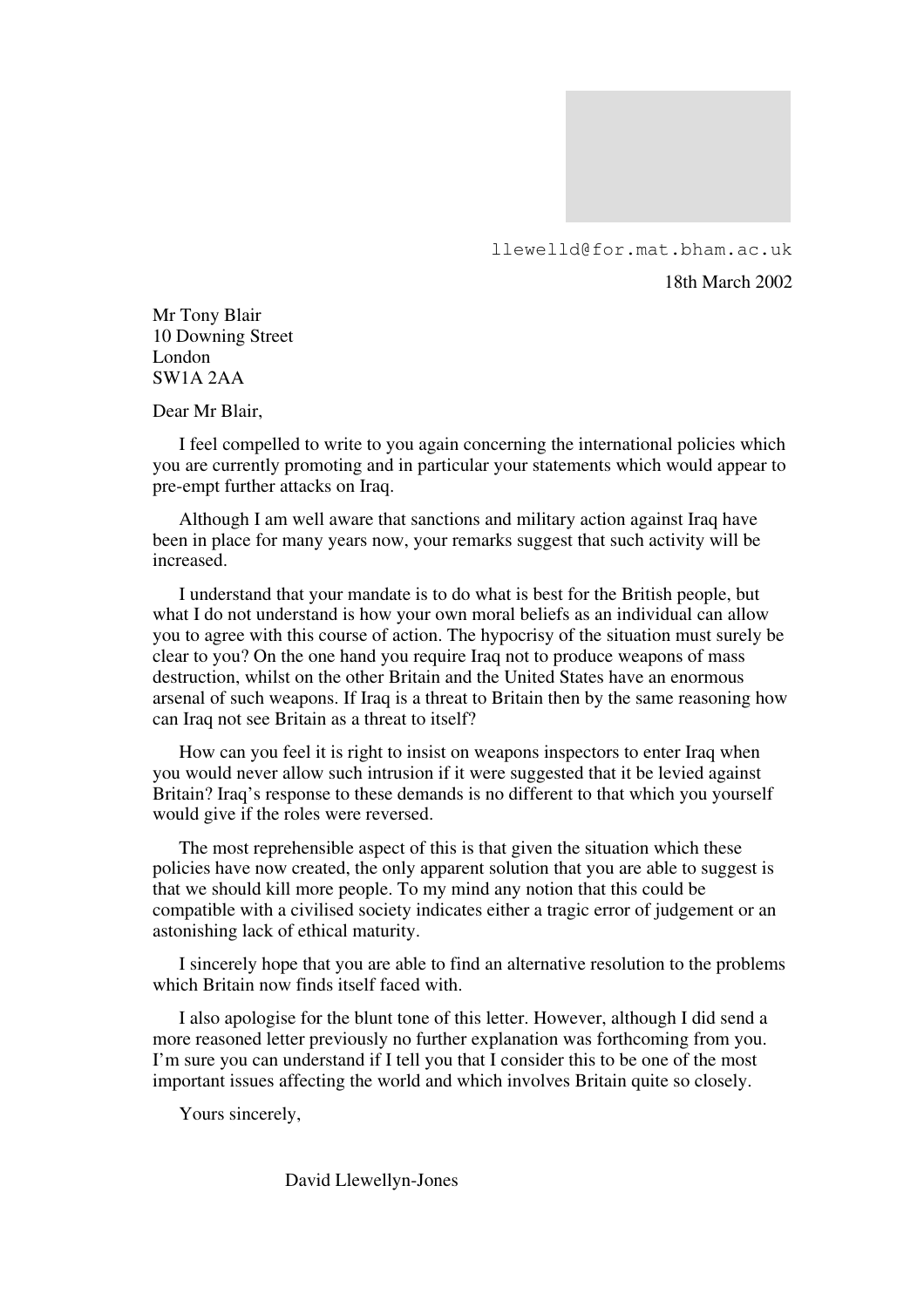

Foreign & Commonwealth Office

Foreign & Commonwealth Office **King Charles Street** Whitehall London

Dear Hr hlewellem Jones

16 April 2002

Mr D Llewellyn-Jones

Thank you for your recent letter about Iraq. I have been asked to reply.

I am of course aware of the considerable media speculation that the UK is preparing for imminent military action against Iraq. But the speculation is just that – speculation. No decision has been taken. But it is true to say that we, like the UN Security Council, the European Union and Iraq's neighbours, continue to have serious concerns about Iraq's weapons of mass destruction (WMD) programmes. Because not only does the Iraqi regime have these weapons, the potentially horrific capabilities of which threaten the security of the region and the world, the regime has also shown, with its extensive use of chemical weapons against Iran in the 1980s and against the Iraqi people of Halabja in 1988, that it is prepared to use them. Saddam Hussein remains the only leader in world history to have authorised the use of nerve agents.

We know that the Iraqi regime has these weapons because UN weapons inspectors working in Iraq from 1991 to 1998 found the evidence. For example, the Iraqis admitted possessing large quantities of chemical warfare agents including Sarin, Tabun, Mustard Gas and VX Gas. They admitted producing deadly biological warfare agents such as anthrax, botulinum toxin, gas gangrene and aflatoxin. And they admitted hiding these and other weapons in desert sands, caves and railway tunnels. At the end of 1998, however, Iraq's persistent obstruction of the work of the UN inspectors finally forced them to leave, although they were still unable to account for 31,000 chemical munitions, 610 tonnes of precursor chemicals used to produce VX gas and 4,000 tonnes of chemicals for other munitions. We believe that the Baghdad regime is still hiding these weapons in a range of locations. More importantly, we have seen evidence, much of it based on sensitive intelligence, that in the three year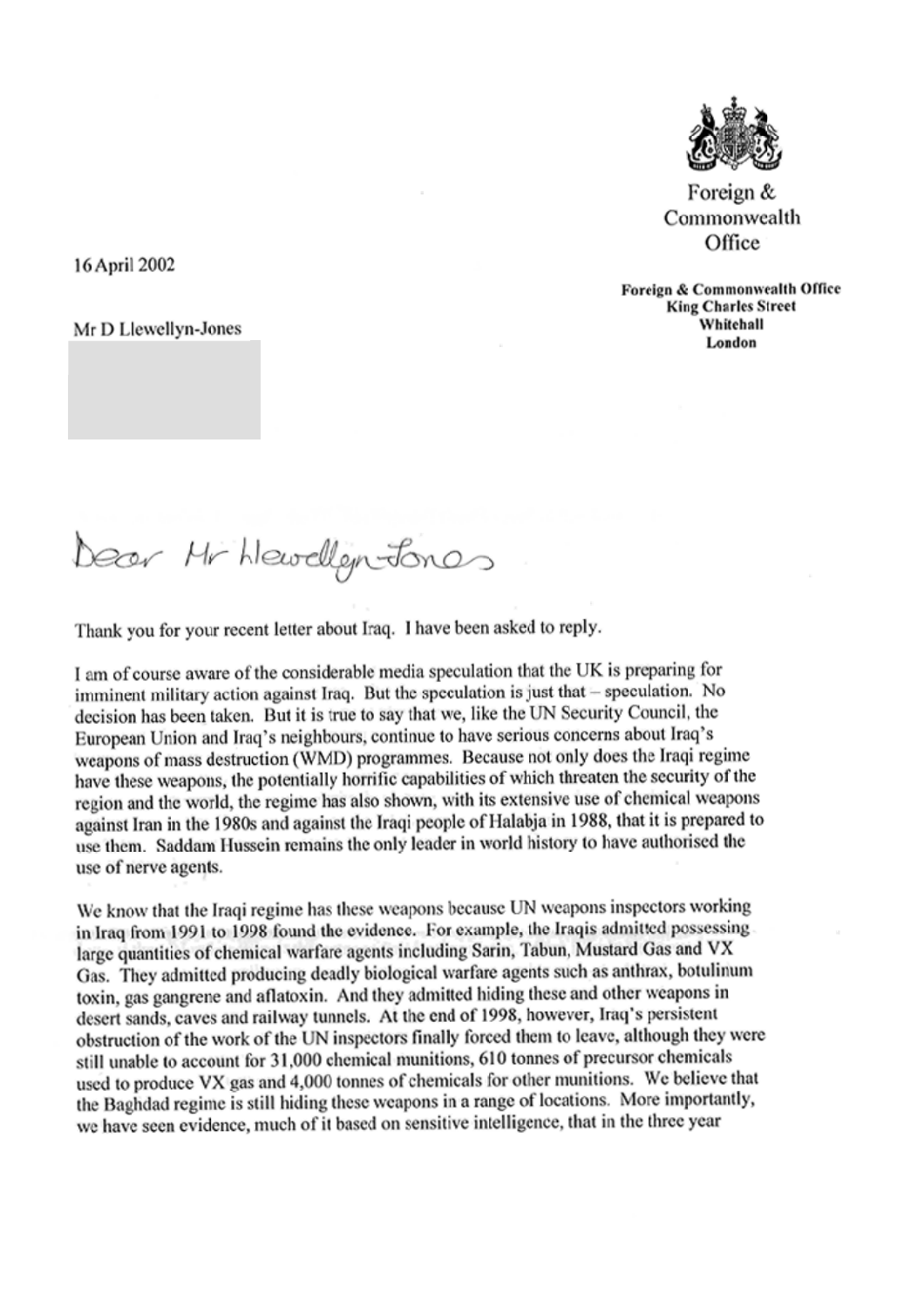

absence of weapons inspectors, Iraq has persisted with its chemical and biological weapons programmes and that it is developing ballistic missiles capable of delivering these weapons to targets beyond the 150km limit imposed by the UN. This would allow Iraq to hit countries as far away as the United Arab Emirates.

Faced with this threat, the international community's most pressing demand is therefore that Iraq allow weapons inspectors to return and finish their work. If there is nothing to hide, the Iraquis should have no problem in allowing them to do so without preconditions. Saddam Hussein knows that the UN Monitoring and Verification Inspection Commission (UNMOVIC) and International Atomic Energy Agency (IAEA) teams have been ready to get to work in Iraq for almost two years. He knows too that we are looking for real disarmament. But instead of co-operating with the UN weapons inspectors, he indulges in propaganda stunts, making phoney offers for British inspectors to visit under controlled conditions. It is not just in the key area of disarmament where Iraq has failed to co-operate with the UN. During the last twelve years the UN has imposed twenty seven obligations on Iraq, including that the regime end its repression of Iraq's civilian population and co-operate in accounting for the Kuwaitis and others missing since Iraq's invasion of Kuwait in 1990. Iraq remains in breach of 23 of these obligations. In the face of these obstructions our diplomatic efforts will continue. But Baghdad must understand that we cannot allow Iraq to reject the will of the international community and to pose a threat to regional and world security forever.

Until the Baghdad regime complies, the rigorous controls which have helped to contain Iraq for the last twelve years must remain. This is a point on which all members of the Security Council are agreed. These controls have played a vital role in frustrating Saddam Hussein's ambitions. Nonetheless the human rights record of the Baghdad regime  $-$  a regime which thinks nothing of using rape, torture or assassination to silence its opponents - remains notorious as one of the worst in the world. Although the United Nations Security Council and the UN Commission on Human Rights have consistently condemned the repression of the civilian population, Iraq continues to flout UN resolutions and ignore its international human rights commitments. We agree with many others, including other governments in the region that Iraq would be a better place without Saddam Hussein. But while he remains and continues to refuse to co-operate with the UN, so too must UN controls.

Meanwhile Iraqi propaganda continues to try lay the blame for the suffering in Iraq at the door of the UN rather than at the gates of Saddam's palaces, where it truly belongs. Unfortunately many well-intentioned people continue to be taken in by Saddam's lies. The truth is that the UN allows the Iraqi regime access to more than enough money for all the humanitarian goods the Iraqis need. Indeed, according to a senior UN official's recent report, the UN's "oil for food" programme continues to make an "ocean of difference" to the lives of the Iraqi people. Since the programme began in December 1996, over \$32 billion worth of goods – not just food and medicine but a wide range of goods helping to rebuild Iraq's infrastructure - have been approved for export to Iraq. Furthermore, the Sanctions Committee have agreed a list of over 16,000 items which are "fast-tracked" to Iraq, and which no longer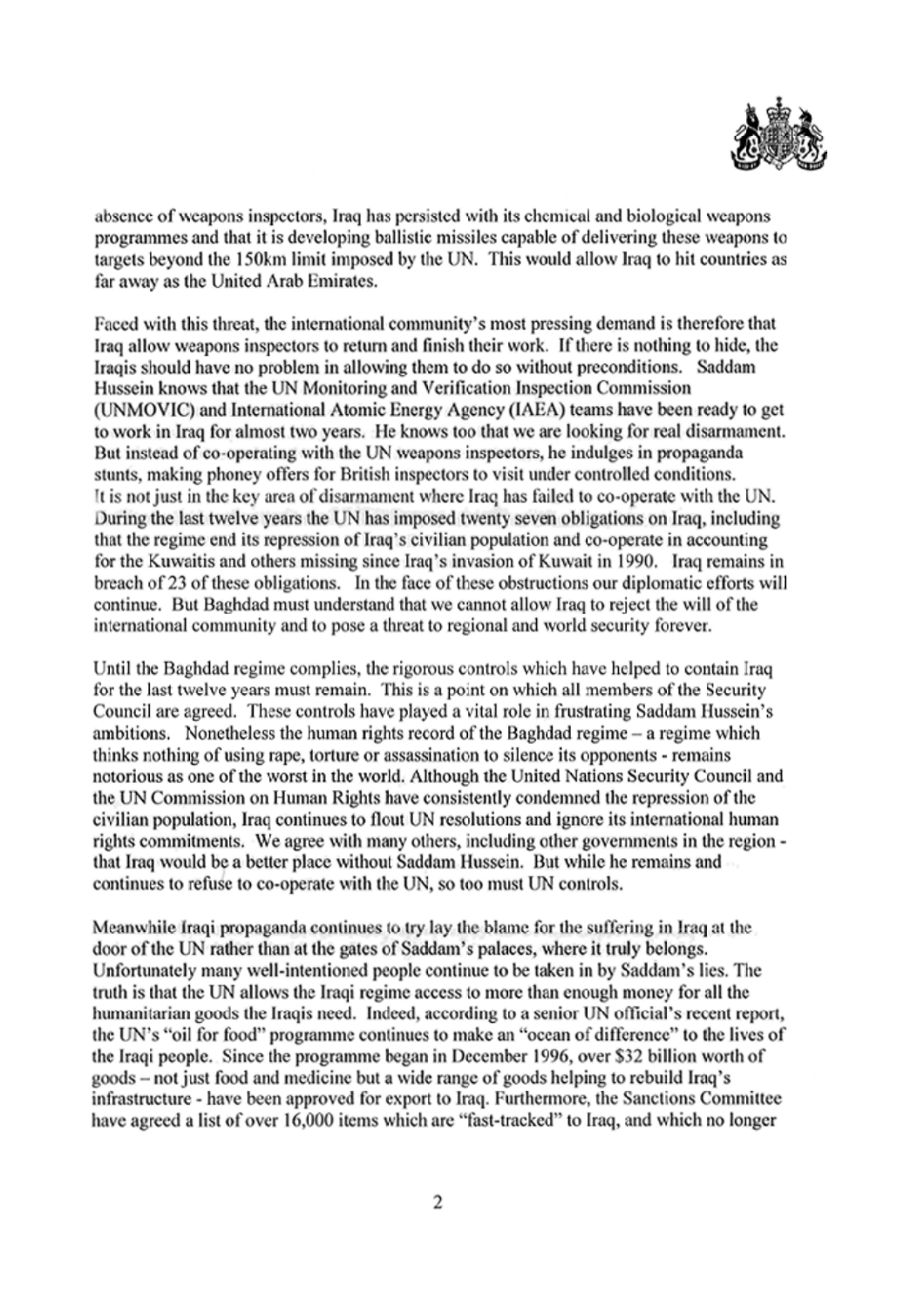

need to be referred to the Committee but simply notified to the Secretariat. More than \$8 billion worth of contracts have been processed through this accelerated procedure. As a result under "oil for food" last year, the UN's humanitarian spending per head in Iraq was higher than government spending in equivalent areas (such as housing, health and education) in Egypt, Jordan, Syria or Iran. All of this has been achieved despite Iraq's refusal to accept UN resolutions. How much more would be possible if the Iraqi regime put the Iraqi people first and began to co-operate. In northern Iraq, where the Iraqi regime's writ does not run, for example, the benefits of the "oil for food" programme are even more clear. The infrastructure of the north continues to improve, despite Baghdad's attempts to hamper the UN programme there. Child mortality rates in northern Iraq are now lower than before UN sanctions were imposed. Although under the same UN sanctions, they are lower than the rates in the centre and south of Iraq. And they are still falling.

The UK remains at the forefront of efforts made by the international community to improve the humanitarian situation in Iraq. Since 1991, the UK has donated approximately £100 million in aid, both bilaterally and via the EU, making us one of Iraq's largest donors. The Department for International Development has allocated £9 million this financial year for humanitarian assistance to the people of Iraq. Our programme in Baghdad-controlled Iraq focuses on the rehabilitation of hospital, water and sanitation infrastructure. In the northern governorates, our programme includes assistance to vulnerable groups, village rehabilitation and de-mining projects.

In contrast, Saddam Hussein prefers to spend money on statues and monuments to himself, not on medicines; and on weapons, not welfare. The regime has, for example, again cut Iraq's spending on medicines under the "oil for food" programme. At \$40 million, the allocation for the first six months of this year is a quarter what it was for the first half of last year. And yet the Iraqi regime is planning to build a \$25 million Olympic stadium. The Baghdad regime has failed to respond to a six-month old UN proposal to improve child nutrition. And yet it has found time to make plans for a two-week programme of festivities "celebrating" Saddam Hussein's birthday this year. While Baghdad claims that "oil for food" cannot meet the health needs of the Iraqi people, it has submitted contracts to the UN in recent weeks for over two billion cigarettes and almost 200,000 television sets. Overall up to \$3.5 billion of funds regularly lie unspent by Iraq in the "oil for food" account. And a further \$1 billion of humanitarian goods already approved by the UN for import into Iraq are denied to the Iraqi people, blocked by the Iraqi regime's failure to process them.

The truth is that it is Saddam who allows the Iraqi people to suffer. We prefer to see them prosper. This is why we worked so hard in the UN to introduce the "oil for food" programme - the largest such programme in the UN's history - and why we have led the way in proposing new arrangements to improve the flow of goods to the Iraqi people while maintaining control on the Iraqi regime's access to WMD and military-related items. By unanimous adoption of UN resolution 1382 in November 2001, the Security Council agreed to implement these arrangements in May after further consideration of a Goods Review List. This list will mean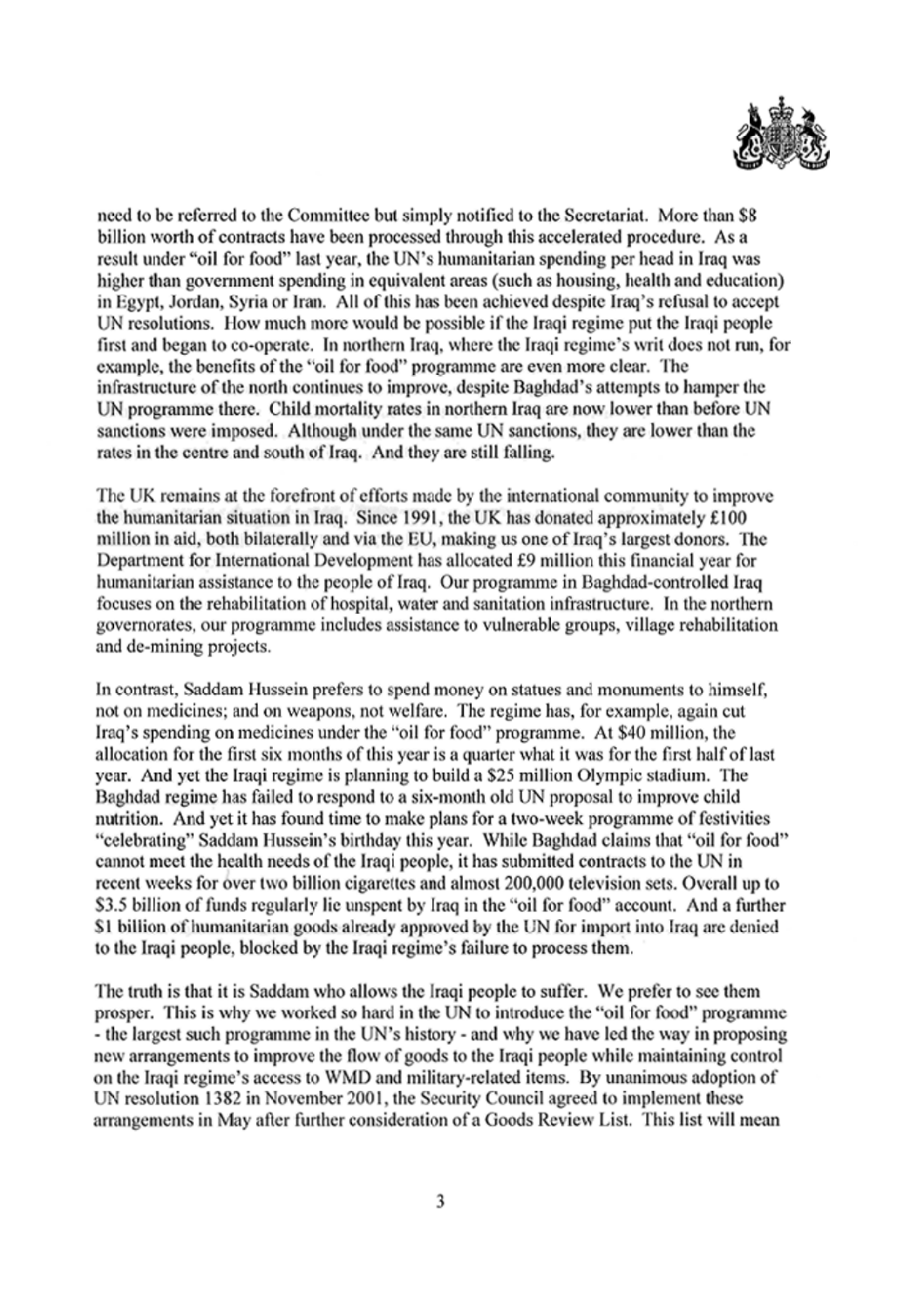

no sanctions on ordinary imports, only controls on military- and weapons-related goods. It shows that we are focusing on the fundamentals - containing the threat that Iraq poses to its neighbours from its WMD and denying Iraq the opportunity to attribute the suffering in Iraq to UN controls rather than its own shortcomings. After further consultation with the Russians, who asked for more time to consider the list, we hope that these arrangements will be in place by the end of May.

The Iraqi regime opposes these arrangements, just as it opposed the offer, in UN resolution 1284, of the suspension of sanctions in return for its co-operation with UN weapons inspectors. While Iraq remains in breach of this and its other international obligations we do not rule out any means of persuading it to comply. We have made it clear that any decision we make will be taken carefully, cautiously and in accordance with international law. But Saddam Hussein should be in no doubt that if he continues to refuse to allow weapons inspectors into Iraq to remove the threat, he will have to live with the consequences.

Further details of the UK's policy on Iraq may be found on the Iraq pages of the FCO website at www.fco.gov.uk/iraq.

Yours sincerely

Middle East Department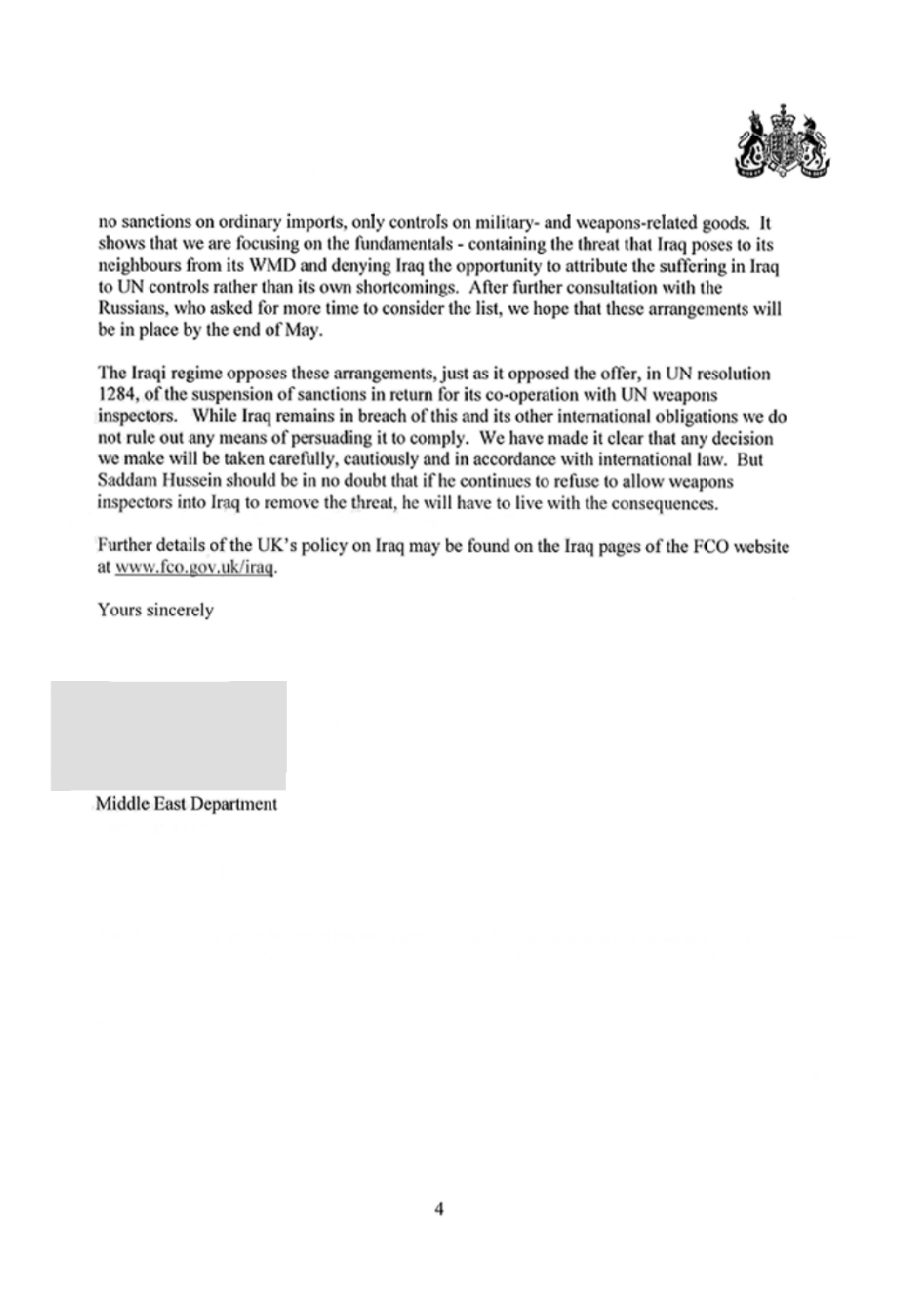

llewelld@for.mat.bham.ac.uk

21st April 2002

Middle East Department Foreign & Commonwealth Office King Charles Street Whitehall London

Dear

Thank you for your reply to my letter written to the Prime Minister on the 18th of March. Although you have provided a lot of information in your reply — for which I am grateful — you nonetheless seem not to have answered the main points which I made in my original correspondence.

To reiterate, I cannot understand how the government, and Tony Blair in particular, can fail to see the level of hypocrisy involved in its current stance on Iraq. In case there is any doubt, it might be useful to consider some of the issues which you point out in your letter to me, as I feel these precisely highlight the difficulties I have with the current policy. The most obvious discrepancy relates to Iraq's capability in respect of Weapons of Mass Destruction.

You point out that the Iraqi regime has admitted to possessing Sarin, Tabun, Mustard Gas and VX Gas, but you omit to point out that VX, the most toxic of them, was invented in Britain and has been mass produced by the US for its own purposes since 1961. The US currently stores over 4000 tonnes of VX nerve gas spread over six sites in the  $US^1$ . In addition it is widely known that Agent Orange was used during the Vietnam war and it has also been claimed that in 1968 the United States used VX on a North Vietnamese Army Outpost, in contravention of the 1925 Geneva Protocol.

Additionally, I'm sure you're well aware that — despite your claim that Iraq admitted to 'possessing large quantities of... VX gas' — they said that they had never manufactured VX of sufficient stability to mount on warheads.

The details in themselves are less important than the fact that if the same weapons inspectors were admitted into the US, they would doubtless find considerably more evidence of the existence and storage of chemical weapons than they did in Iraq. Of course, such a situation would never arise because Britain or the US would never allow such a blatant infringement of their sovereignty as to allow their military capability to be inspected by an outside party. At any rate, to insist that Iraq should not use such weapons when you yourself have access to them is clearly an untenable position.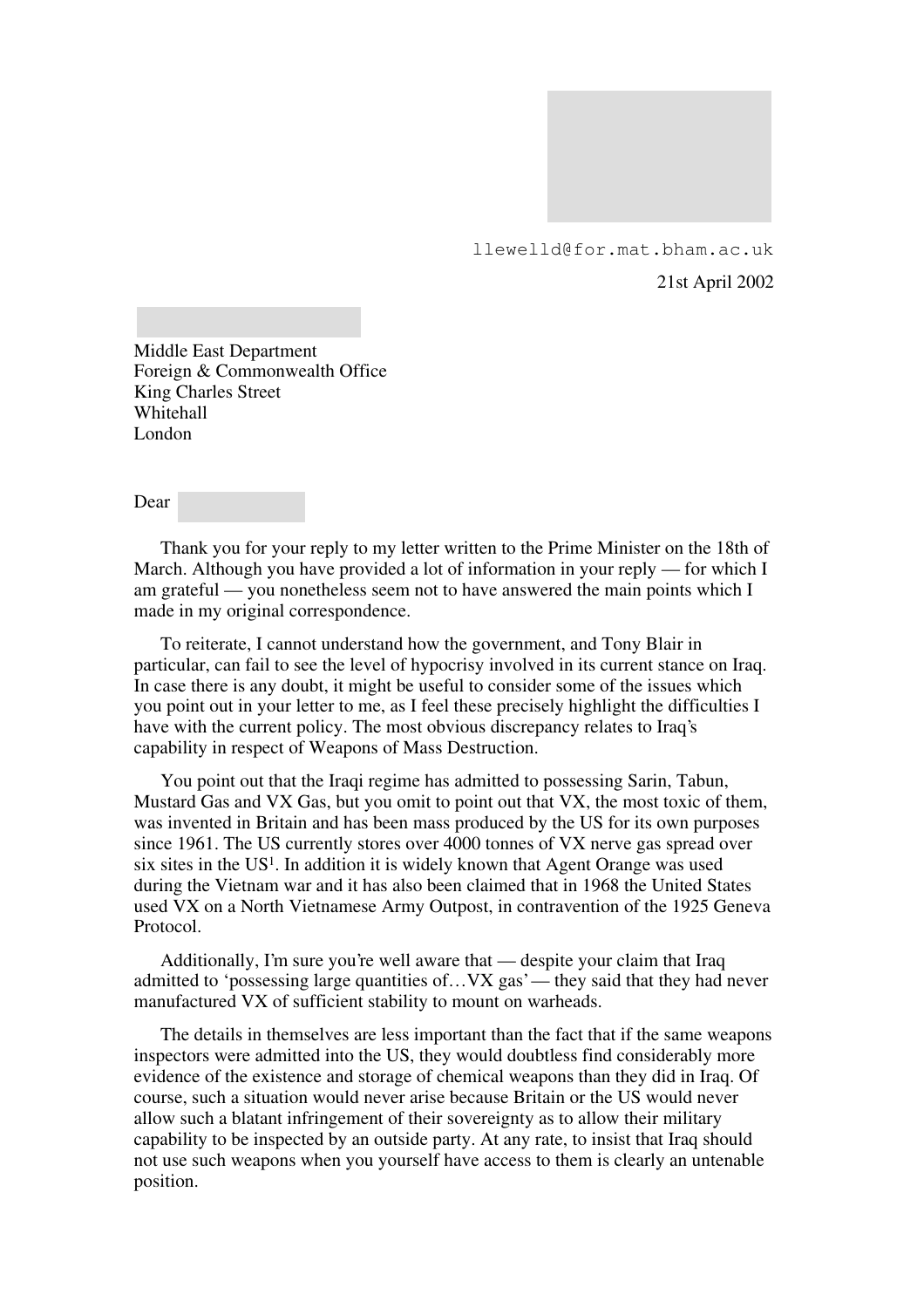The position becomes even more unsatisfactory when nuclear weapons are considered. The fact that Iraq had intended to or was in actuality developing nuclear weapons is — perhaps rightly — considered to be a serious threat. So serious that sanctions which directly cause the death of up to 5000 infants every month in Iraq are claimed to be a justifiable response.

Yet this is within a context in which Britain and the United States themselves retain a huge arsenal of nuclear weapons. It is an impossible position to hope to preach about the non-proliferation of nuclear weapons when Britain has never made any clear attempts to reduce its nuclear capability. This is made especially acute when Tony Blair himself has publicly stated that he may actually be willing to *use* nuclear weapons. Has Saddam Hussein made any such openly aggressive suggestions?

NATO official policy is that:

'The supreme guarantee of the security of the Allies is provided by the strategic nuclear forces of the Alliance, particularly those of the United States; the independent nuclear forces of the United Kingdom and France, which have a deterrent role of their own, contribute to the overall deterrence and security of the Allies.'<sup>2</sup>

It is clear from this that nuclear weapons play an integral part in NATO's defence plan. But if this is the case, it must surely follow that Iraq is also justified in acquiring nuclear weapons for its own defence as well.

To quote Tony Blair: 'where countries are engaged in the terror or WMD business, we should not shirk from confronting them.' But Britain is certainly involved in this business and yet he still cannot see the parallels. Should Iraq shirk from confronting us? The correlation is indeed so obvious that the only conclusion which can seemingly be drawn is that Tony Blair is being aggressive for reasons other than those which he would like us to believe.

To be clear on this, although you say yourself that 'No decision has been taken' concerning Iraq, Tony Blair's statements have shown that he *is* being aggressive even if at the moment this is only taking the form of threats. He has been fairly specific, saying that 'leaving Iraq to develop WMD…is not an option' and that if necessary 'action should be military and again, if necessary and justified, it should involve regime change.' This seems fairly unambiguous, especially given that President Bush has said that 'the policy of my government is the removal of Saddam' and in a not unrelated statement Tony Blair has said that 'when America is fighting for those values, then, however tough, we fight with her.'

I would dearly like to think that Tony Blair does not intend to invade Iraq, but unfortunately his statements lend no comforting weight to the claim.

You also talk about the twenty three UN obligations which Iraq is in breach of. Again, it is worth considering the UK and US records in this respect. As I'm sure you know, they could certainly be better.

For example, according to the Encyclopædia Britannica:

'In 1966 the General Assembly unanimously approved a treaty prohibiting the placement of nuclear arms or other weapons of mass destruction in orbit, on the moon, or on other celestial bodies, and recognising the use of outer space for peaceful purposes only.'

This has been one of the fundamental treaties of the UN and yet Bush's policy on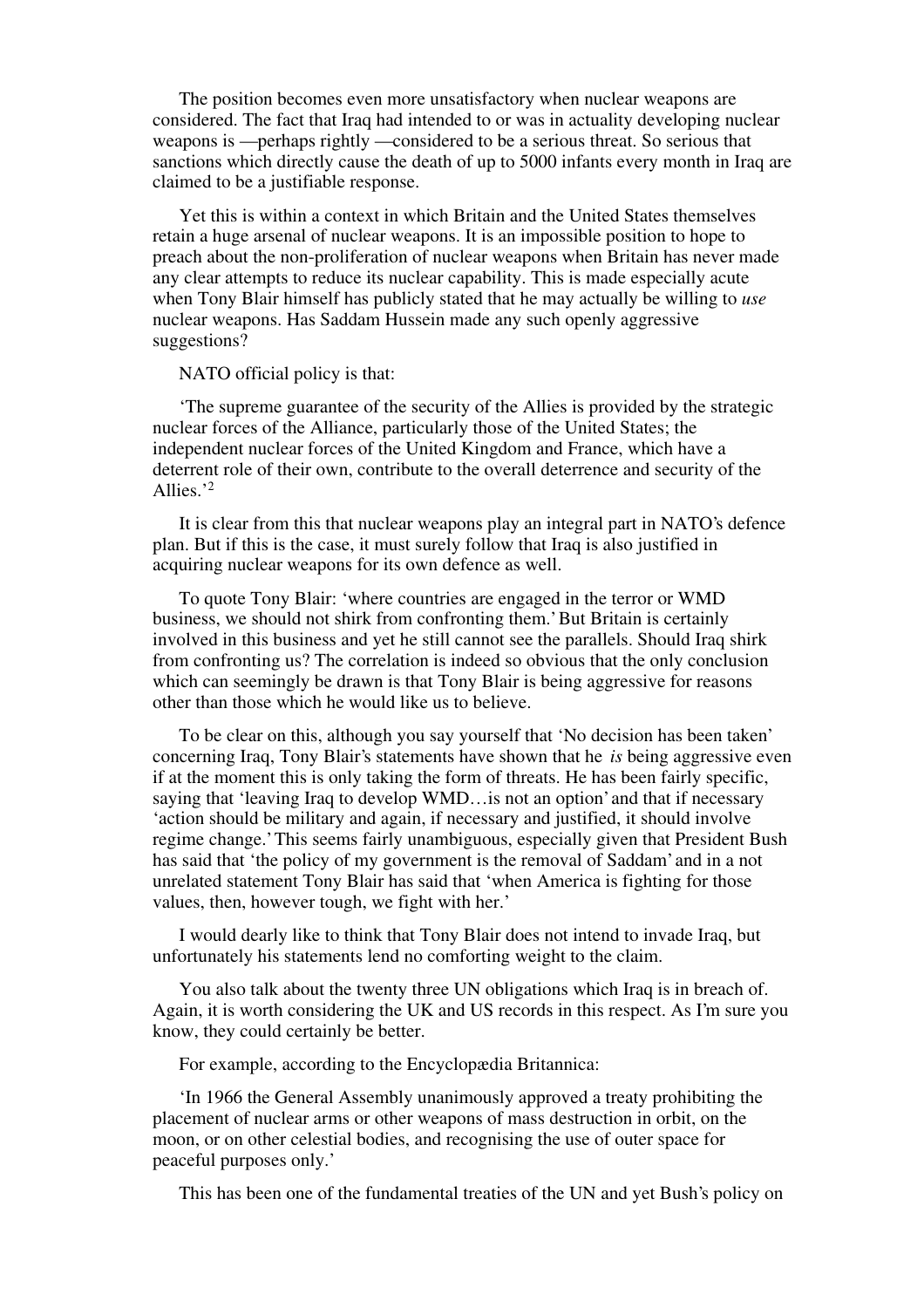Missile Defence clearly contravenes this, which does not seem to bother him. Even if you feel this is not clear cut, resolutions which have arisen from this treaty concerning the registration of satellites<sup>3</sup> have been routinely breached by the UK and US. Jonathan McDowell, a Harvard astrophysicist, has noted at least 10 counts of non-compliance by the UK and 118 by the US, seven of which have concerned classified military satellites and for which he states: 'The bulk of the information…is deliberately wrong or misleading'.

A further example is the lack of a UN resolution covering the NATO airstrikes of Kosovo which were 'in violation of UN Charter provisions, particularly its article 2(4)<sup>4</sup> ,' according to Shinya Murase at the Sophia University Faculty of Law in Tokyo, who goes on to say that

'no matter how broadly or strictly we try to interpret the relevant provisions, at the very least large-scale uses of force as carried out without the explicit authorization of the Security Council, such as the NATO airstrikes, cannot be considered acceptable under the interpretation of the UN Charter.'

Tony Blair's and NATO's policy on nuclear weapons is also in flagrant breach of international law, as dictated by the Advisory Opinion of the International Court of Justice<sup>5</sup>. This ICJ Advisory Opinion also stated that there is an obligation under the NPT to conduct and conclude negotiations for nuclear disarmament, but according to William Epstein in a Nuclear Disarmament Commentary published by the Lawyers' Committee on Nuclear Policy in April 2000, 'the nuclear weapons states simply refuse to begin any multilateral negotiations.'

The implication is that Britain and the United States, amongst other nations including Iraq, are not fulfilling their obligations under international law.

There are many other example, such as the use of cluster bombs by NATO, or the United States' failings with regard to the UN convention against torture (the UN committee against Torture concluded that electro-shock stun belts and restraint chairs 'almost invariably' led to breaches of the convention and that it should cease holding juveniles and adult prisoners together<sup>6</sup>). During the bombing of Yugoslavia, NATO was in violation of international environmental regulations, in particular with its use of depleted Uranium. The list could go on, but the point I think is clear: Tony Blair's policy is deeply hypocritical.

The fact is that any invasion of Iraq by the US and UK without a UN resolution would also be illegal. Yet clearly Mr. Blair and President Bush are willing to consider this, and were it to become a reality my understanding is that it would constitute an act of aggression by Britain against Iraq, as defined in article 3 of the UN General Assembly Resolution 3314 (XXIX).

If the moral imperative is not clear enough — and it appears not to be — then surely the legal imperative ought to be? Or have I missed the point of international law? Tony Blair appears to use it as an excuse to justify an aggressive military invasion of Iraq, when in fact precisely the opposite is the case at the moment: international law clearly states that he may not do this.

As a final point, you mention that 'The UK remains at the forefront of efforts made by the international community to improve the humanitarian situation in Iraq'. Although I commend the sentiment, the truth of this has certainly not been universally accepted. In particular, regarding the new proposals for the "oil for food" program which you mention in your letter, I recently read a Reuters report<sup>7</sup> containing quotes from Denis Halliday and Hans von Sponeck, both of whom have headed the "oil for food" program in the past. This stood out especially: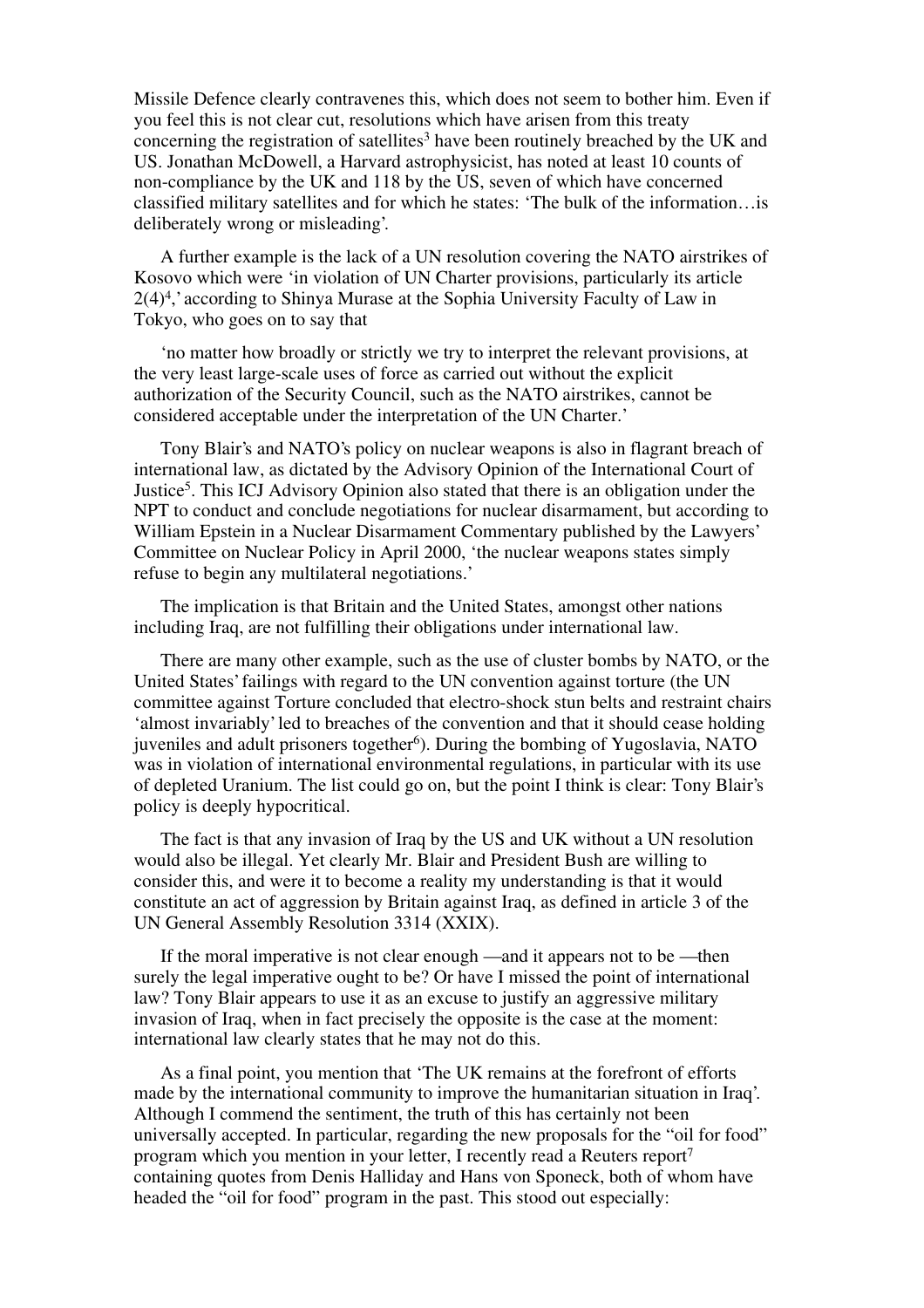'We have very carefully studied the draft resolution. We find it a provocation and an intensified punishment of a people for a crime they have never committed.'

They directly contradict the claims you yourself make, by stating that 'The most recent report of the UN secretary-general, in October 2001 says that the US and UK governments' blocking of \$4bn of humanitarian supplies is by far the greatest constraint on the implementation of the oil-for-food programme. The report says that, in contrast, the Iraqi government's distribution of humanitarian supplies is fully satisfactory (as it was when we headed this programme).'

They also 'accused Washington and London of misleading public opinion by saying the new proposals would ease the plight of the Iraqi people.'

Since this is the claim you seem to be making in your letter I am left wondering what to believe on the matter. Would it be possible to have more information such as a copy of the draft resolution so that I can attempt to make my own judgement? I would be very interested to know your response to the accusation that the claims you have made are misleading.

I realise that my own position could be easily misunderstood given the things I've written above. So in order to make it absolutely clear I must say that in no way do I condone Iraq violating its legal and moral obligations either towards its citizens or the rest of the world. However it is exactly the same reasoning that leaves me unable to accept your position. I am, I admit, not fully aware of the situation in Iraq and as a British citizen I have little control over it. On the other hand, when it comes to the British government it is my duty to make clear to the people who claim to represent me that I find the current policy on Iraq to be immoral and wrong. I fully support any diplomatic efforts which attempt to improve the situation in Iraq, but any act of violence conducted by the UK, especially if it were in further breach of international law, would be morally indefensible.

If there are any points which you find here to be inaccurate, which I have failed to take account of or which you feel may have a bearing on my opinion, I would be very grateful if you would let me know of them.

Yours sincerely,

David Llewellyn-Jones

<sup>1</sup> Source: US Army Soldier and Biological Chemical Command.

<sup>2</sup> Paragraph 62 of the NATO Strategic Concept, adopted in 1999.

<sup>3</sup> UN resolution 1721B and the Convention on Registration of Outer Space Objects (1975).

<sup>4</sup> Article 2(4) states that 'All Members shall refrain in their international relations from the threat or use of force against the territorial integrity or political independence of any state, or in any other manner inconsistent with the Purposes of the United Nations.'

<sup>5</sup> July 8th, 1996, on the Legality of the Threat or Use of Nuclear Weapons.

<sup>6</sup> Amnesty International Report for the United States of America, 2001.<br> $\frac{1}{7}$   $\frac{1}{18}$  UN Officials Attack US UK Plan on Iraq', June 18th 2001

<sup>7</sup> 'Ex-UN Officials Attack US-UK Plan on Iraq', June 18th 2001.